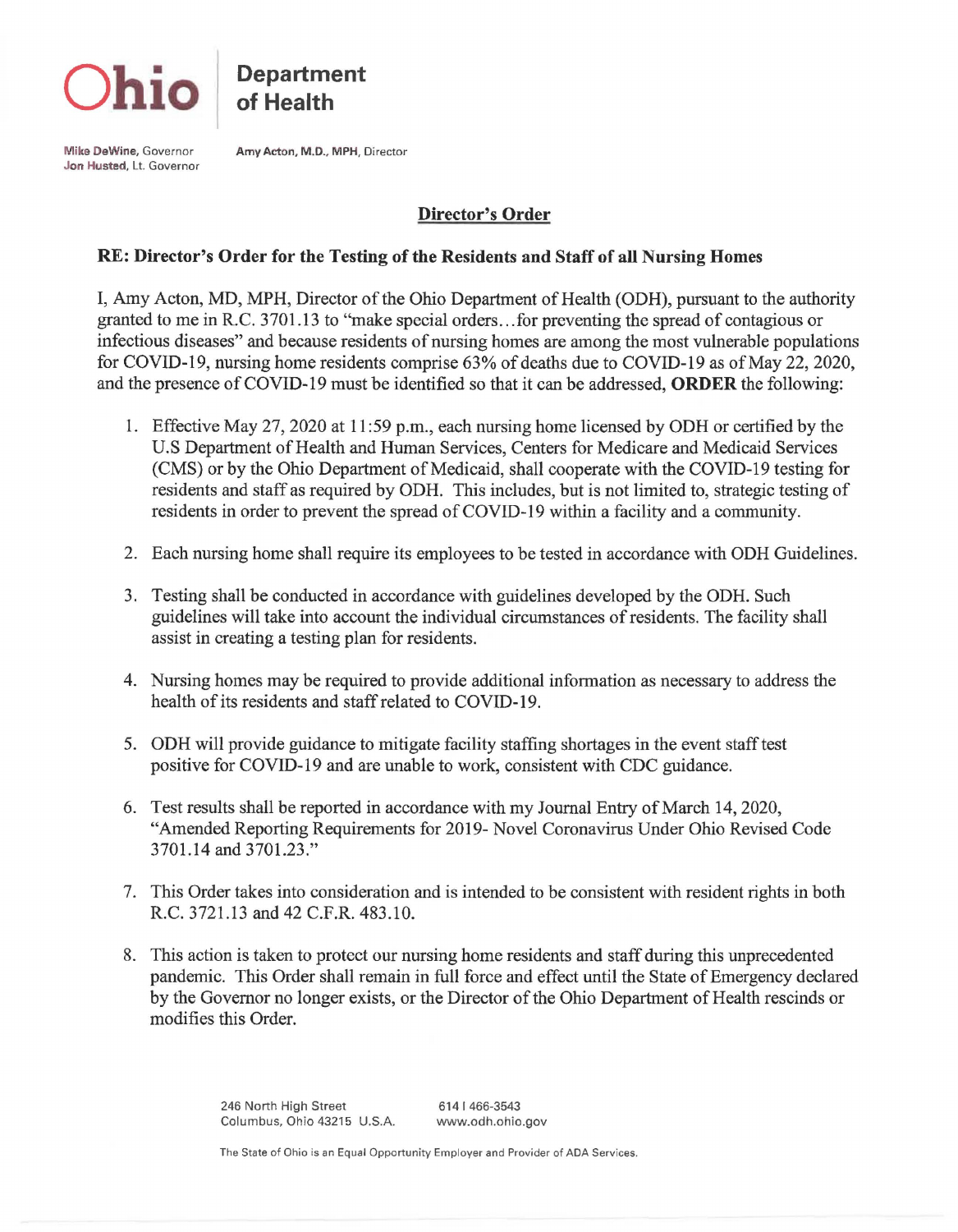This Order takes into consideration and is consistent with President Trump's May 11, 2020, statement urging testing of nursing home residents and staff, the White House's Opening Up America Again guidelines, and the CMS Nursing Home Reopening Recommendations for State and Local Officials issued on May 18, 2020.

COVID-19 is a respiratory disease that can result in serious illness or death, is caused by the SARS-CoV-2 virus, which is a new strain of coronavirus that had not been previously identified in humans and can easily spread from person to person. The virus is spread between individuals who are in close contact with each other (within about six feet) through respiratory droplets produced when an infected person coughs or sneezes. It may be possible that individuals can get COVID-19 by touching a surface or object that has the virus on it and then touching their own mouth, nose or eyes.

On January 23, 2020, the Ohio Department of Health issued a Director's Journal Entry making COVID-19 a Class A reportable disease in Ohio.

On January 28, 2020, the Ohio Department of Health hosted the first statewide call with local health departments and healthcare providers regarding COVID-19.

On January 30, 2020, the International Health Regulations Emergency Committee of the World Health Organization declared the outbreak of COVID-19 a public health emergency of international concern.

On January 31, 2020, Health and Human Services Secretary, Alex M. Azar II, declared a public health emergency for the United States to aid the nation's healthcare community in responding to COVID-19.

On February 1, 2020, the Ohio Department of Health issued a statewide Health Alert Network to provide local health departments and healthcare providers with updated guidance for COVID-19 and revised Person Under Investigation (PUI) criteria.

On February 3, 2020, the Ohio Department of Health trained over 140 personnel to staff a call center for COVID-19, in the event it was needed.

On February 5, 2020, the Ohio Department of Health began updating and notifying the media of the number of PUIs in Ohio every Tuesday and Thursday.

On February 6, 2020, the Ohio Department of Health updated all agency assistant directors and chiefs of staff on COVID-19 preparedness and status during the Governor's cabinet meeting.

On February 7, 2020, the Ohio Department of Health and the Ohio Emergency Management Agency met to conduct advance planning for COVID-19.

On February 13, 2020, the Ohio Department of Health conducted a Pandemic Tabletop Exercise with State agencies to review responsive actions should there be a pandemic in Ohio.

On February 14, 2020, the Ohio Department of Health held a conference call with health professionals across the state. The purpose of the call was to inform and engage the healthcare community in Ohio.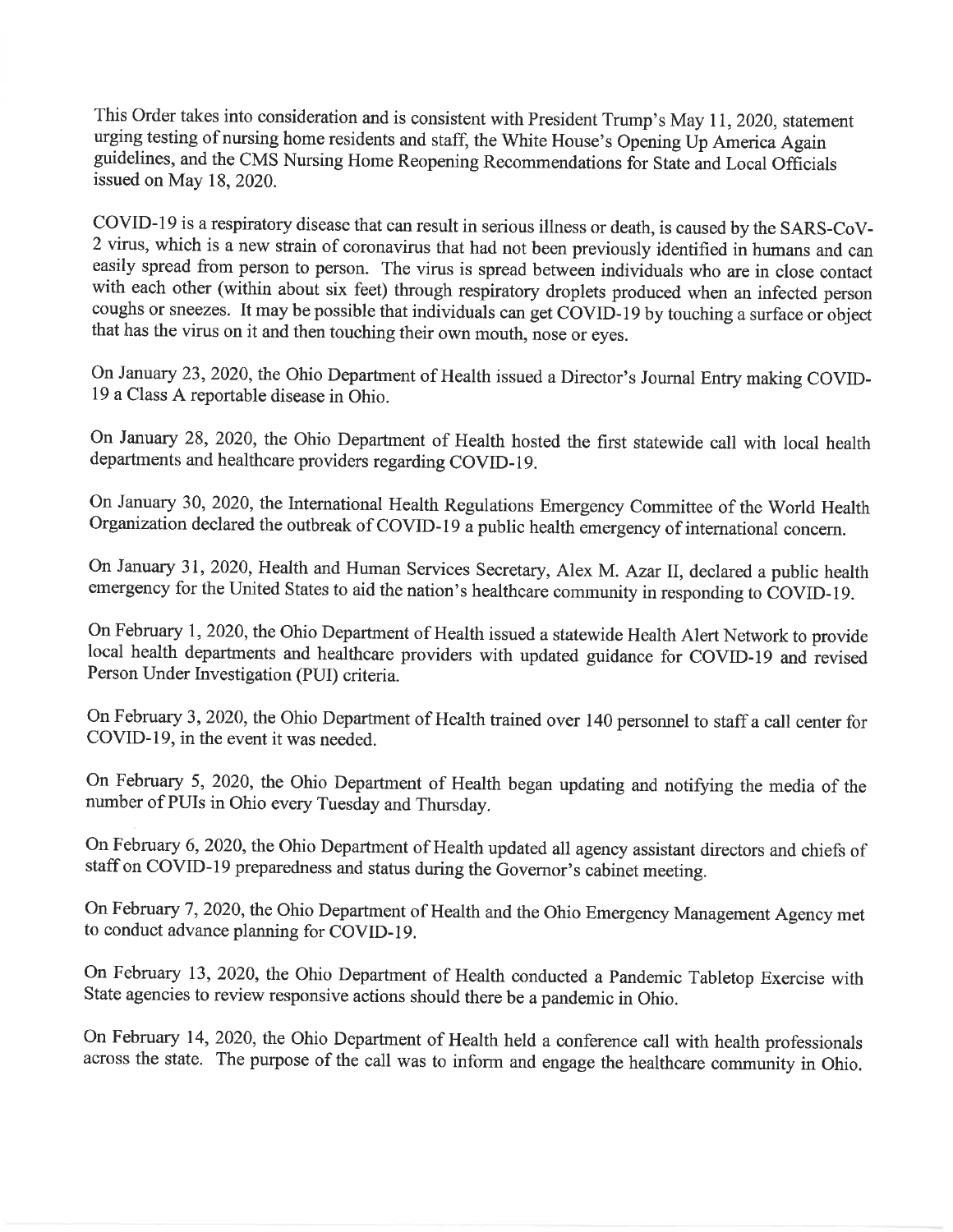Presentations were provided by the Department of Health, Hamilton County Public Health, and the Ohio State University.

On February 27, 2020, the Ohio Department of Health and the Ohio Emergency Management Agency briefed the directors of State agencies during the Governor's cabinet meeting regarding preparedness and the potential activation of the Emergency Operations Center.

On February 28, 2020, the "Governor DeWine, Health Director Update COVID-19 Prevention and Preparedness Plan" was sent to a broad range of associations representing healthcare, dental, long-term care, K-12 schools, colleges and universities, business, public transit, faith-based organizations, non-profit organizations, and local governments.

On March 2, 2020, the Ohio Department of Health activated a Joint Information Center to coordinate COVID-19 communications.

On March 5, 2020, the Ohio Department of Health hosted the Governor's Summit on COVID-19 Preparedness, a meeting with the Governor, cabinet agency directors, local health department commissioners, and their staff.

On March 6, 2020, the Ohio Department of Health opened a call center to answer questions from the public regarding COVID-19.

On March 9, 2020, testing by the Department of Health confirmed that three (3) patients were positive for COVID-19 in the State of Ohio. This confirms the presence of a potentially dangerous condition which may affect the health, safety and welfare of citizens of Ohio.

On March 9, 2020, the Ohio Emergency Management Agency activated the Emergency Operations Center.

On March 9, 2020, the Governor Declared a State of Emergency in Executive Order 2020-01D.

On March 11, 2020, the head of the World Health Organization declared COVID-19 a pandemic.

On March 11, 2020, testing by the Ohio Department of Health confirmed that one (1) more patient was positive for COVID-19 in the State of Ohio.

On March 11, 2020, the Ohio Departments of Health and Veterans Services issued a Joint Directors' Order to limit access to Ohio nursing homes and similar facilities.

On March 15, 2020, the Ohio Department of Health issued a Director's Order to limit access to Ohio's jails and detention facilities.

On March 15, 2020, the Ohio Department of Health issued a Director's Order to limit the sale of food and beverages, liquor, beer and wine to carry-out and delivery only.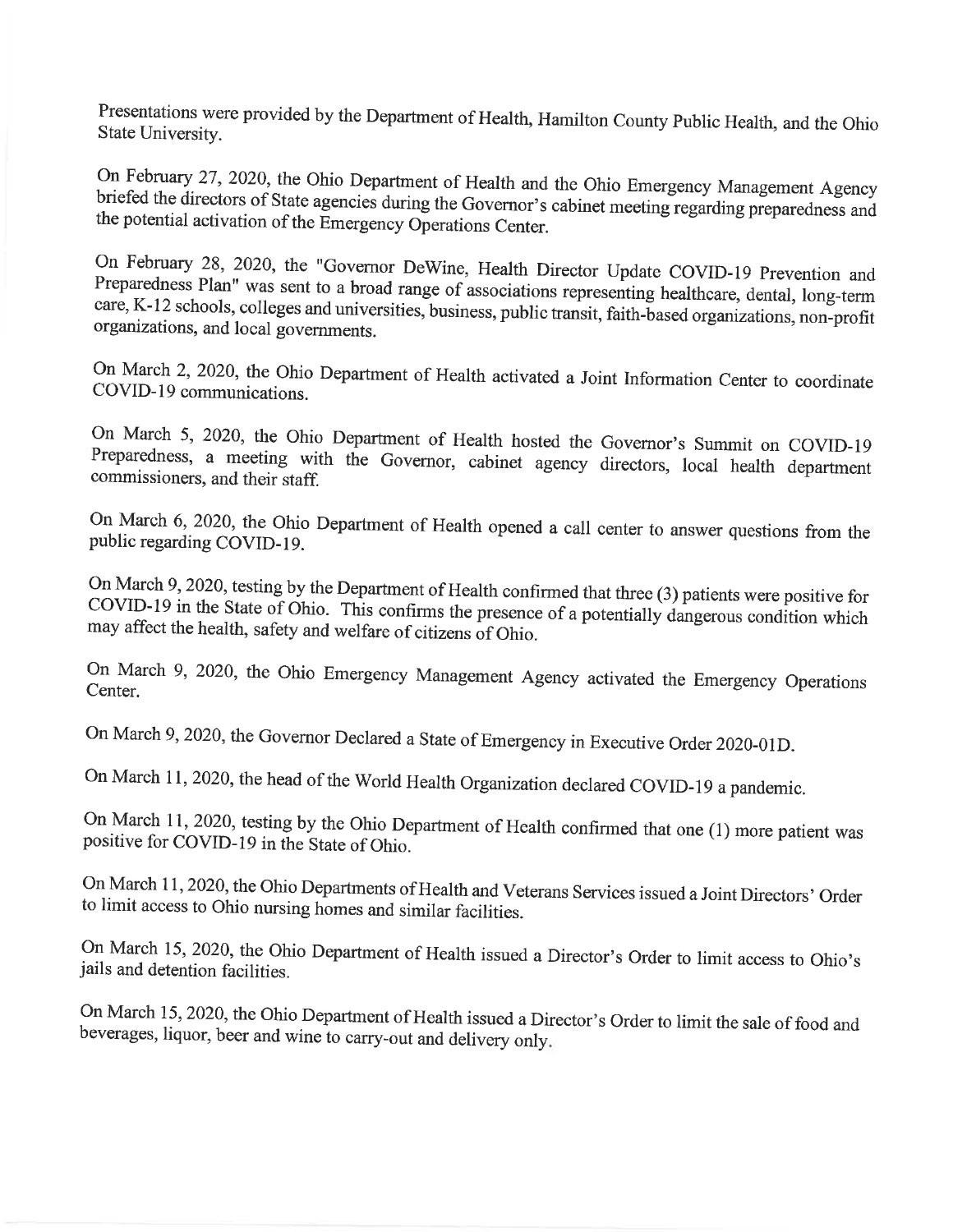On March 15, 2020, the CDC issued Interim Guidance for mass gatherings or large community events, stating that such events that consist of 50 or more people should be cancelled or postponed.

On March 16, 2020 the Ohio Department of Health issued a Director's Order closing polling locations for the March 17, 2020 primary election.

On March 17, 2020 the Ohio Department of Health issued a Director's Order for the management of nonessential surgeries and procedures throughout Ohio.

On March 17, 2020 the Ohio Department of Health issued an Amended Director's Order to limit and/or prohibit mass gatherings and the closure of venues in the State of Ohio.

On March 19, 2020, the Ohio Department of Health issued a Director's Order closing hair salons, nail salons, barber shops, tattoo parlors, body piercing locations, and massage therapy locations.

On March 21, 2020, the Ohio Department of Health issued a Director's Order closing older adult day care services and senior centers.

On March 21, 2020, the Ohio Department of Health issued a Director's Order closing family entertainment centers and internet cafes.

On March 22, 2020, the Ohio Department of Health issued a Director's Order that all persons are to stay at home unless engaged in essential work or activity.

On March 24, 2020, the Ohio Department of Health issued a Director's Order that closed facilities providing child-care services.

On March 30, 2020, the Ohio Department of Health issued an Amended Director's Order that closed all K-12 schools in the State of Ohio.

On April 2, 2020, the Ohio Department of Health issued an Amended Director's Order that all persons are to stay at home unless engaged in essential work or activity.

On April 30, 2020, the Ohio Department of Health issued the Stay Safe Ohio Order that reopened businesses, with exceptions, and continued a stay healthy and safe at home order.

On May 13, 2020, the Ohio Department of Health issued an Order to Laboratories in Ohio to Report Results of COVID-19 Tests.

On May 14, 2020, the Ohio Department of Health issued the Dine Safe Ohio Order.

On May 14, 2020, the Ohio Department of Health issued an Order that reopened, with exceptions, hair salons, day spas, nail salons, barber shops, tattoo parlors, body piercing locations and tanning facilities.

On May 20, 2020, the Ohio Department of Health issued an Urgent Health Advisory, Ohioans Protecting Ohioans.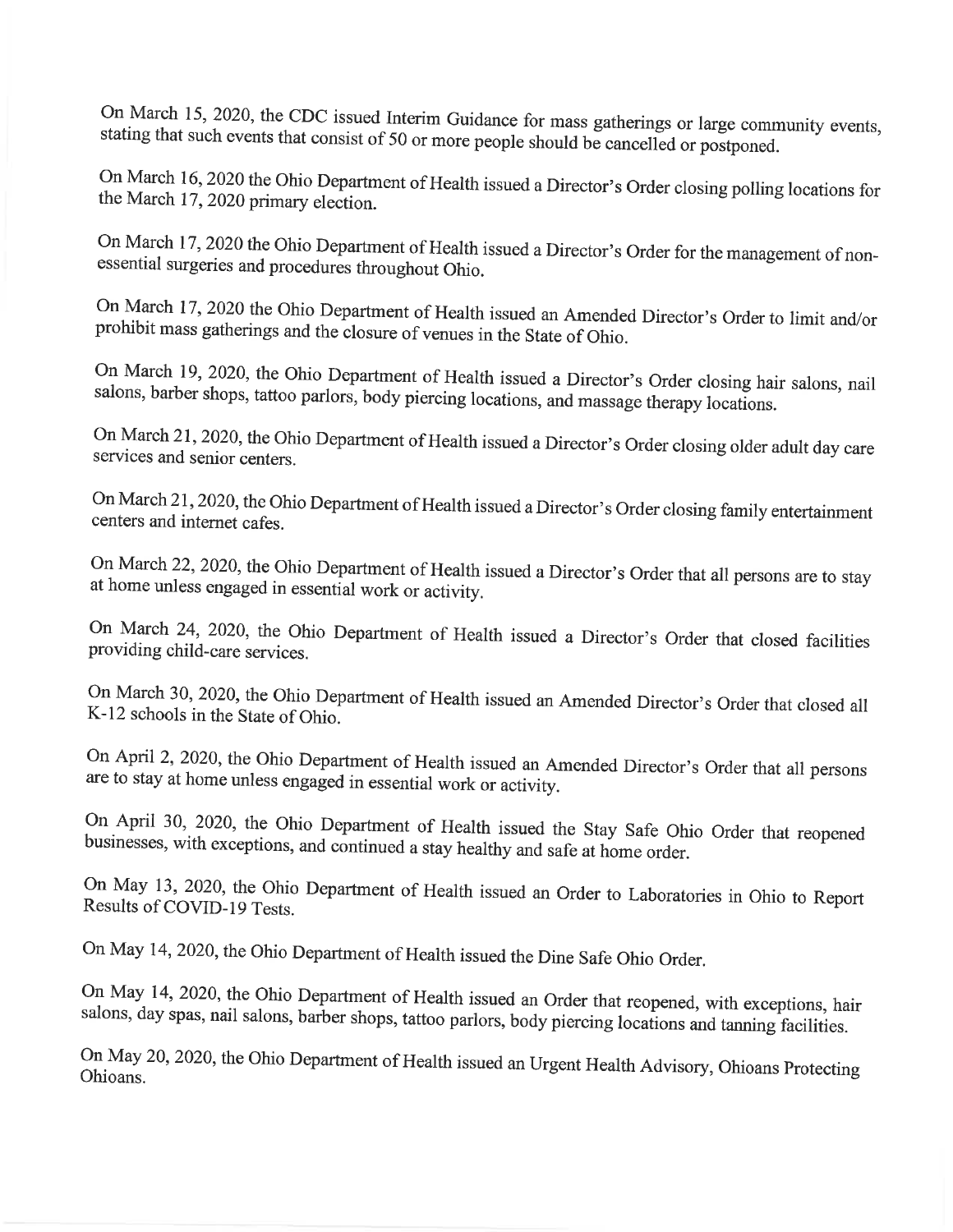On May 20, 2020, the Ohio Department of Health issued an Order that reopens, with exceptions, campgrounds.

On May 20, 2020, the Ohio Department of Health issued an Order that Rescinds and Modified Portions of the Stay Safe Ohio Order.

On May 22, 2020, the Ohio Department of Health issued an Order that reopens, with exceptions, gyms, dance instruction studios, and other personal fitness venues.

On May 22, 2020, the Ohio Department of Health issued an Order that provides guidance for baseball, softball, batting cages, golf courses, miniature golf, local and public pools and aquatic centers, tennis facilities, skills training for all sports and general non-contact sports, including bowling alleys.

On May 22, 2020, the Ohio Department of Health issued a Third Amended Order that closes all K-12 Schools.

Multiple areas of the United States are experiencing "community spread" of the virus that causes COVID-19. Community spread, defined as the transmission of an illness for which the source is unknown, means that isolation of known areas of infection is no longer enough to control spread.

The CDC reports that people are most contagious when they are most symptomatic (the sickest) however some spread might be possible before people show symptoms although that is not the main way the virus spreads.

Since March 2020, nursing homes have been working with local health departments to test for COVID-19 and provide assistance to residents and staff. With additional testing capacity and a growing mortality rate among nursing home residents, more aggressive testing strategies are necessary.

Accordingly, I, Amy Acton, MD, MPH, Director of the Ohio Department of Health (ODH), pursuant to the authority granted to me in R.C. 3701.13 to "make special orders...for preventing the spread of contagious or infectious diseases" and because residents of nursing homes are among the most vulnerable populations for COVID-19 and the presence of COVID-19 must be identified so that it can be addressed, ORDER the following: Effective May 27, 2020 at 11:59 p.m., each nursing home licensed by ODH or certified by the U.S Department of Health and Human Services, Centers for Medicare and Medicaid Services or by the Ohio Department of Medicaid, shall cooperate with the COVID-19 testing for residents and staff as required by the ODH. This includes, but is not limited to, strategic testing of residents in order to prevent the spread of COVID-19 within a facility and a community. Each nursing home shall require its employees to be tested in accordance with ODH Guidelines. Testing shall be conducted in accordance with guidelines developed by the Ohio Department of Health. Such guidelines will take into account the individual circumstances of residents. The facility shall assist in creating a testing plan for residents. Nursing homes may be required to provide additional information to address the health of its residents and staff related to COVID-19. ODH will provide guidance to mitigate facility staffing shortages in the event staff test positive for COVID-19 and are unable to work, consistent with CDC guidance. Test results shall be reported in accordance with my